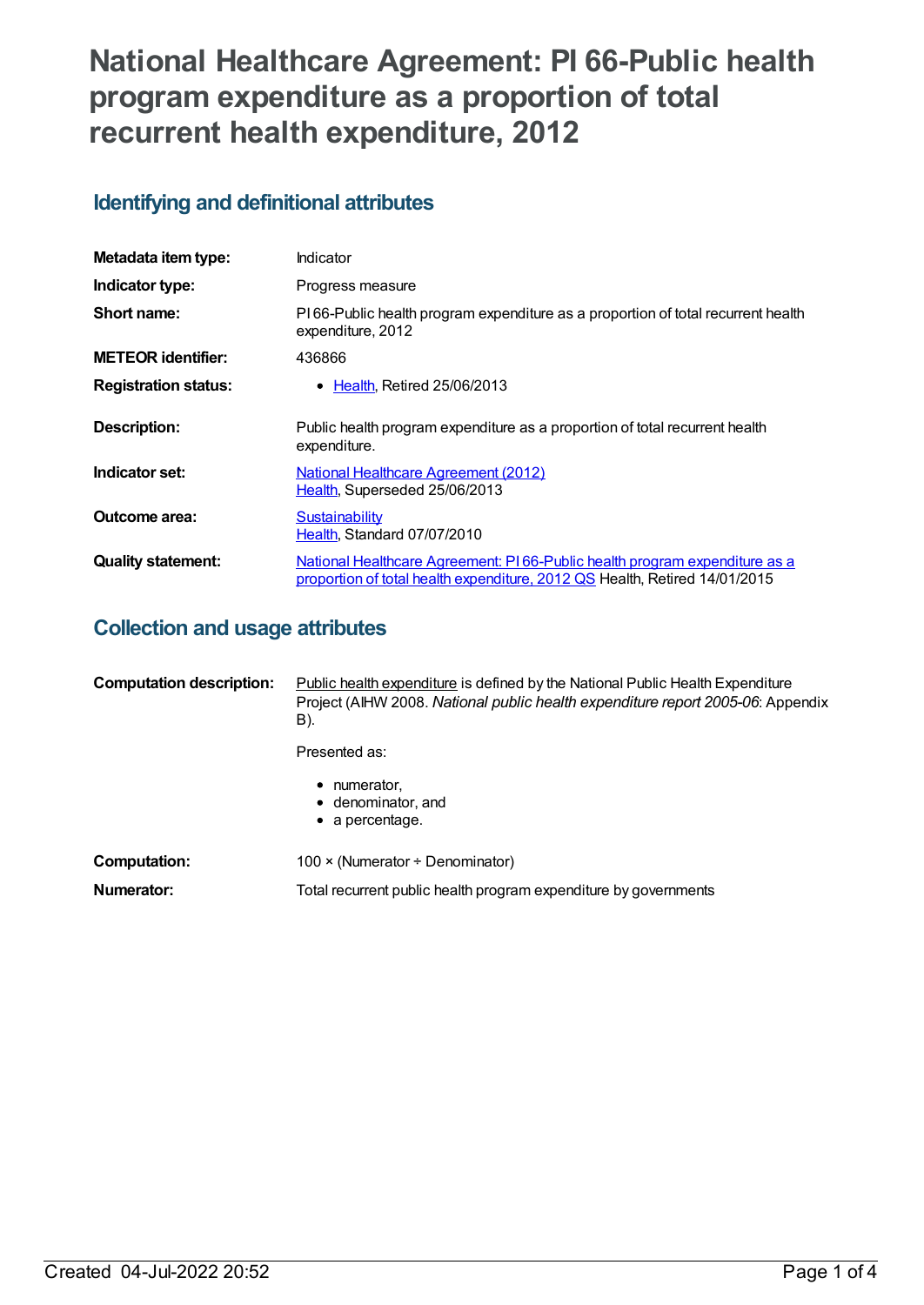[Organisation—type](https://meteor.aihw.gov.au/content/352187) of health or health related function, code NNN

**Data Source**

AIHW health [expenditure](https://meteor.aihw.gov.au/content/395380) database

**NMDS / DSS**

[Government](https://meteor.aihw.gov.au/content/376403) health expenditure NMDS 2009-14

#### **Guide for use**

Data source type: Administrative by-product data Values 401-499 = public sector

#### **Data Element / Data Set**

[Organisation—purchase](https://meteor.aihw.gov.au/content/359935) of goods and services, total Australian currency NNNNN.N

**Data Source**

AIHW health [expenditure](https://meteor.aihw.gov.au/content/395380) database

**NMDS / DSS**

[Government](https://meteor.aihw.gov.au/content/376403) health expenditure NMDS 2009-14

**Guide for use**

Data source type: Administrative by-product data

#### **Data Element / Data Set**

[Organisation—employee](https://meteor.aihw.gov.au/content/359947) related expenses, total Australian currency NNNNN.N

#### **Data Source**

AIHW health [expenditure](https://meteor.aihw.gov.au/content/395380) database

**NMDS / DSS**

[Government](https://meteor.aihw.gov.au/content/376403) health expenditure NMDS 2009-14

**Guide for use**

Data source type: Administrative by-product data

**Denominator data elements:**

### **Denominator:** Total recurrent health expenditure

#### **Data Element / Data Set**

**Data Element**

Total recurrent health expenditure

**Data Source**

AIHW health [expenditure](https://meteor.aihw.gov.au/content/395380) database

**NMDS / DSS**

[Government](https://meteor.aihw.gov.au/content/376403) health expenditure NMDS 2009-14

**Guide for use**

Data source type: Administrative by-product data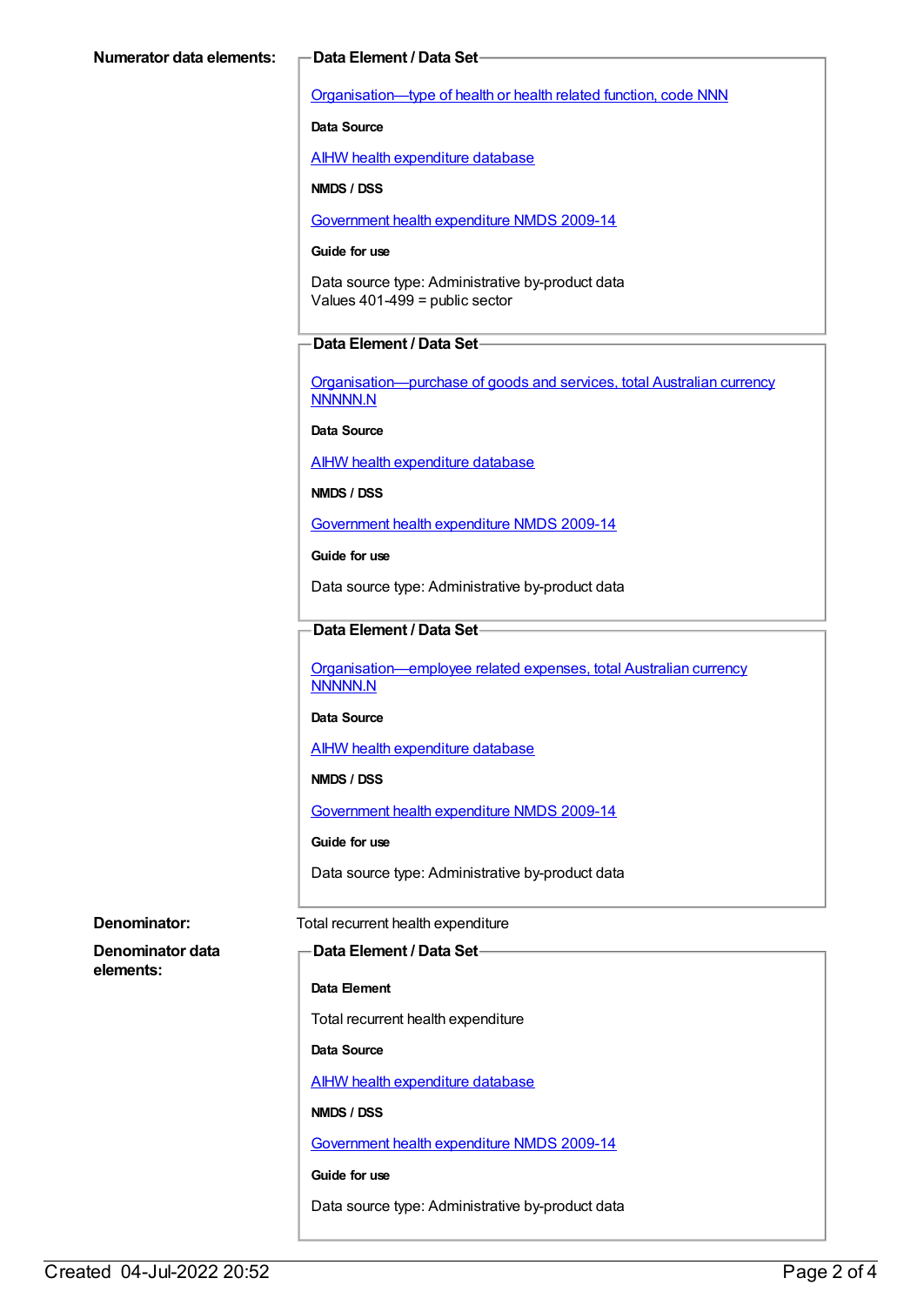| 2007–08 and 2008–09 (updated as necessary for revised total recurrent health<br>expenditure estimates), and 2009–10—State and territory by source of funding |
|--------------------------------------------------------------------------------------------------------------------------------------------------------------|
| Data Element / Data Set-                                                                                                                                     |
| Jurisdiction-Australian state/territory identifier, code N                                                                                                   |
| Data Source                                                                                                                                                  |
| <b>AIHW health expenditure database</b>                                                                                                                      |
| NMDS / DSS                                                                                                                                                   |
| Government health expenditure NMDS 2009-14                                                                                                                   |
| Guide for use                                                                                                                                                |
| Data source type: Administrative by-product data                                                                                                             |
|                                                                                                                                                              |

**Comments:** Most recent data available for 2012 CRC report: 2009–10.

## **Representational attributes**

| <b>Representation class:</b> | Percentage |
|------------------------------|------------|
| Data type:                   | Real       |
| Unit of measure:             | Currency   |
| Format:                      | N N        |

## **Indicator conceptual framework**

| <b>Framework and</b> | <b>Efficiency &amp; Sustainability</b> |
|----------------------|----------------------------------------|
| dimensions:          |                                        |

## **Data source attributes**

| Data sources: | Data Source                                |
|---------------|--------------------------------------------|
|               | <b>AIHW health expenditure database</b>    |
|               | Frequency                                  |
|               | Annual                                     |
|               | Data custodian                             |
|               | Australian Institute of Health and Welfare |

## **Accountability attributes**

| <b>Reporting requirements:</b>                                                     | National Healthcare Agreement              |
|------------------------------------------------------------------------------------|--------------------------------------------|
| Organisation responsible<br>for providing data:                                    | Australian Institute of Health and Welfare |
| <b>Further data development / Specification: Long-term</b><br>collection required: |                                            |

## **Source and reference attributes**

## **Relational attributes**